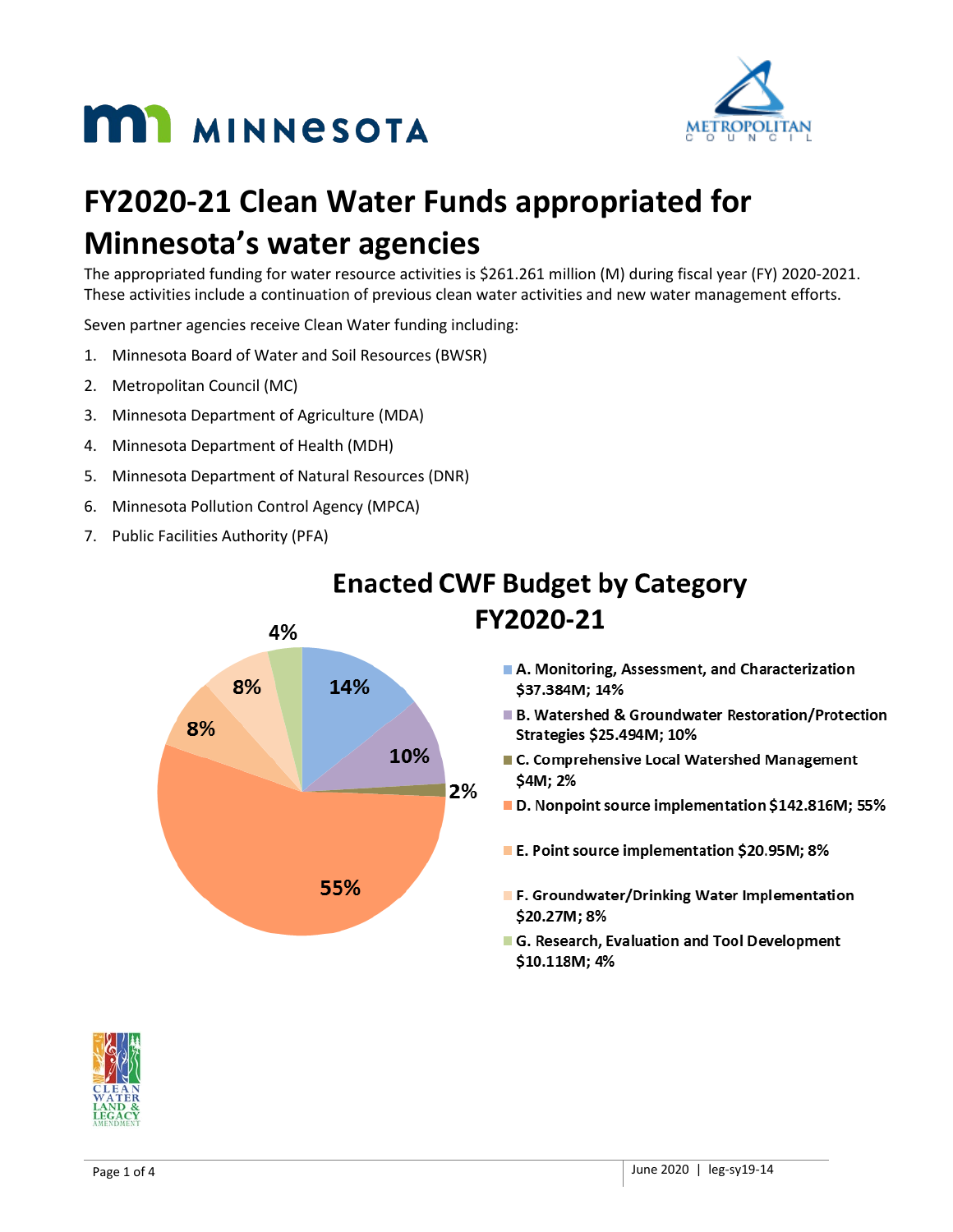#### **Minnesota Board of Water and Soil Resources**

BWSR is allocated \$138.434 from the Clean Water Fund (CWF) for these activities:

- \$102.519M: Competitive and non-competitive grants for projects including surface and drinking water protection/restoration, targeted local resource protection and enhancement, acceleration of local government implementation activities, support for local efforts to ensure compliance with soil erosion and shoreland buffer requirements, and conservation drainage management and assistance. Includes acceleration of implementation for One Watershed, One Plan Program throughout the state.
- \$34M: Permanent conservation easements for riparian buffers, drinking water protection and wellhead protection areas. The Minnesota Conservation Reserve Enhancement Program (MN CREP) received \$17.25M of the total easement allocation.
- \$2.168M: Provide oversight and measure results for conservation efforts by local governments, evaluation of completed projects.

BWSR oversees the state's non-point restoration and protection efforts by working in partnership with more than 240 local units of government and private landowners. For more information, contact Assistant Director Angie Becker Kudelka at 612-616-5112 or [angie.beckerkudelka@state.mn.us.](mailto:angie.beckerkudelka@state.mn.us)

### **Metropolitan Council**

The MC is allocated \$2.75M from the CWF to address water supply issues which includes these activities:

- Supporting communities implementing projects that address emerging drinking water supply threats, provide cost-effective regional solutions, leverage inter-jurisdictional coordination, support local implementation of wellhead protection plans, and prevent degradation of groundwater resources.
- Provide grants to communities to encourage implementation of water demand reduction measures by municipalities in the metro area. The Council will encourage communities to implement measures that have proven to reduce water use.

For more information, contact General Manager Leisa Thompson at 651-602-1105 or [leisa.thompson@metc.state.mn.us.](mailto:leisa.thompson@metc.state.mn.us)

# **Minnesota Department of Agriculture**

The MDA is allocated \$21.72M from the CWF for these activities:

- \$6M: Continue to implement the Minnesota Agricultural Water Quality Certification program statewide and reduce backlog of applications.
- \$3.15M: Work with farmers, agricultural community, and local government to demonstrate, evaluate and implement conservation practices that support the impaired waters process.
- \$8.17M: Increase water monitoring and accelerate activities to reduce nitrate in groundwater.
- \$4.4M: Research and implementation of perennials, winter annuals, and cover crops through the Forever Green Initiative and support for the Minnesota Water Research Digital Library.

For more information, contact Director of Government Relations Peder Kjeseth at 651-201-6607 or [peder.kjeseth@state.mn.us.](mailto:peder.kjeseth@state.mn.us)

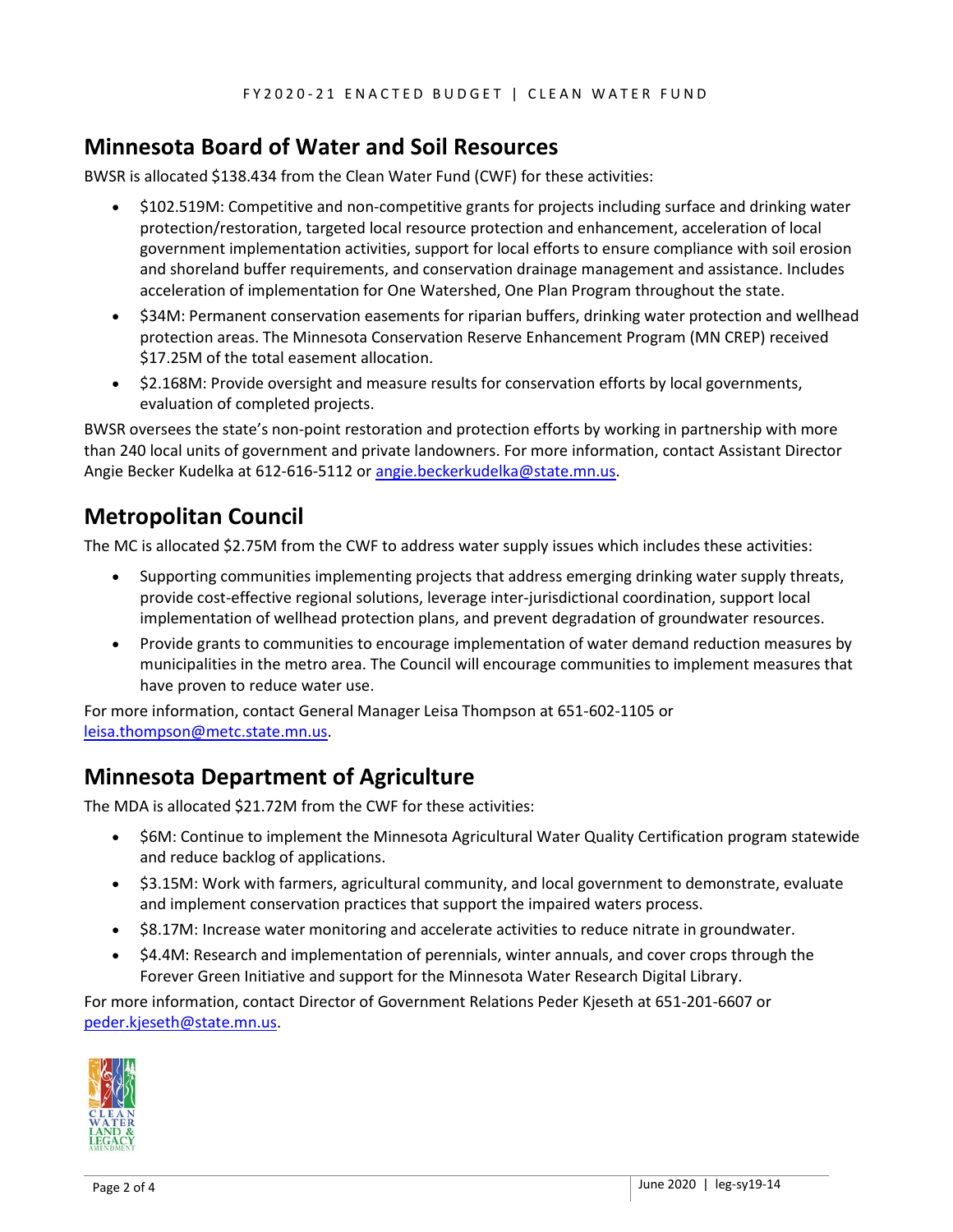### **Minnesota Department of Health**

The MDH is allocated \$12.994M from the CWF for these activities:

- \$8.594M: Protect drinking water sources through wellhead protection plans and grants, private well sampling, education and outreach, and development and funding local implementation of groundwater protection strategies.
- \$3.9M: Prepare for future threats to drinking water by developing health-based standards for unregulated contaminants, assess potential risks from microplastics and nanoplastics, and completing a study of pathogens in groundwater and related community illness.
- \$0.5M: Water Reuse: to continue development of standards and programs for water reuse.

For more information, contact Environmental Health Division Director Tom Hogan, at 651-201-4675 or [tom.hogan@state.mn.us.](mailto:tom.hogan@state.mn.us)

#### **Minnesota Department of Natural Resources**

The DNR is allocated \$18.62M from the CWF for these activities:

- \$5.8M: Target implementation, helping state and local partners identify the most pressing water quality issues and prioritize and implement targeted solutions.
- \$6.77M: Assess surface waters, measuring stream flow, assessing lake biology, and assessing mercury and other contaminants in fish from lakes and streams.
- \$4.45M: Maintain and install groundwater level monitoring, modeling aquifer levels and groundwater movement and completing geologic atlases to help communities protect and sustainably manage water supplies.
- \$1.6M: Provide foundational information, maintaining LiDAR and watershed boundary data, and mapping and analyzing riparian buffers.

For more information, contact Assistant Commissioner Jess Richards at 651-259-5379 or jess.richards@state.mn.us.

#### **Minnesota Pollution Control Agency**

The MPCA is allocated \$44.414M from the CWF for these activities:

- \$16M: Continue accelerated monitoring and assessment efforts from the previous funding cycle to characterize conditions of our water resources.
- \$15.1M: Support local government through development of watershed protection and restoration strategies that diagnose sources of problems and provide information to help local water planners prioritize and target solutions.
- \$9.114M: Enhance groundwater assessment, drinking water protection and subsurface sewage treatment systems (SSTS).
- \$3.7M: Ramp up efforts associated with nonpoint and point source implementation, including Great Lakes restoration.
- \$0.5M: Chloride reduction efforts: Assist communities in reducing salt at the source.

For more information, contact Deputy Commissioner Peter Tester at 651-757-2013 or peter.tester@state.mn.us.